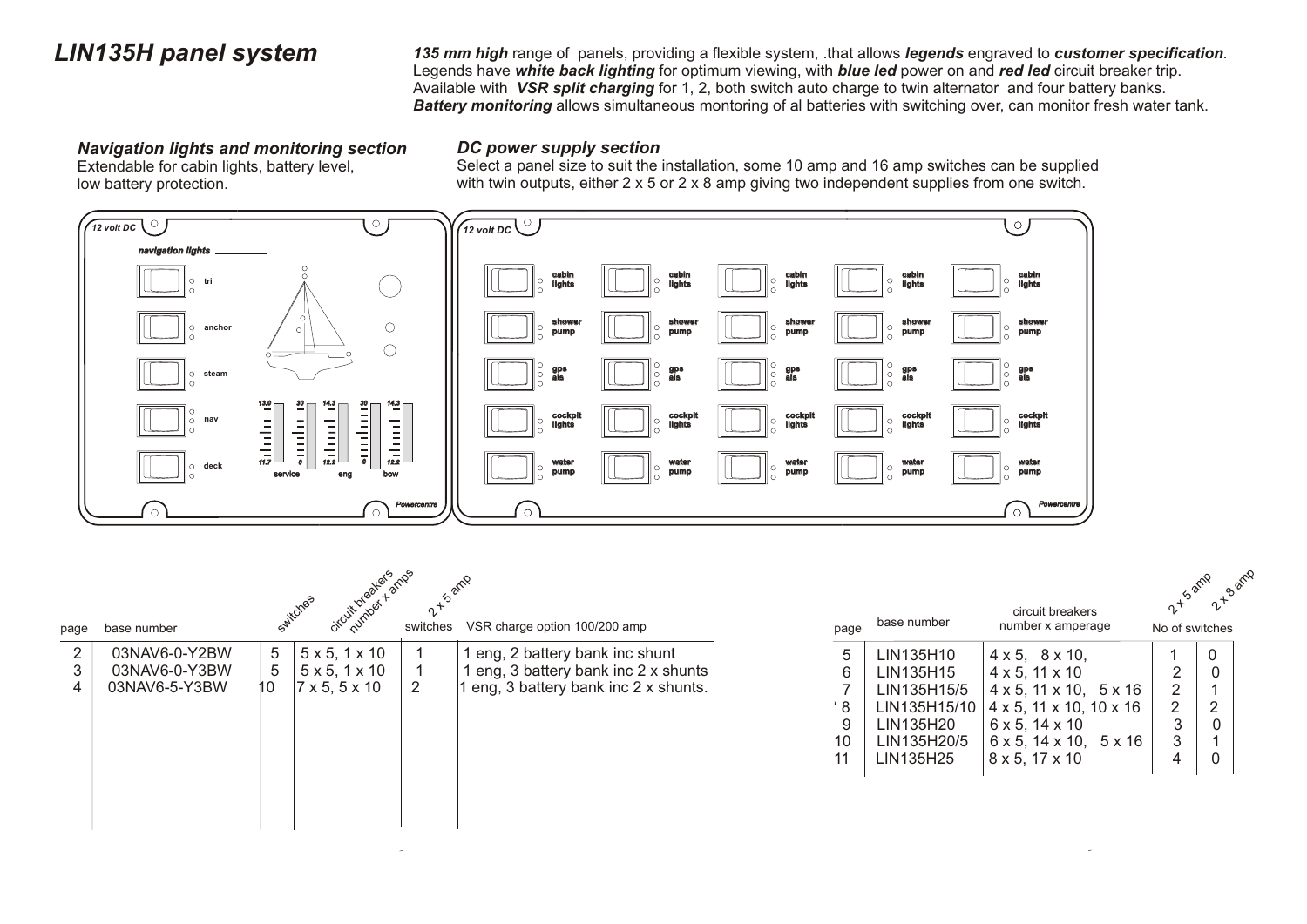## *NAV135-6-0-Y2BW panel*

#### *Notes*

Nav lights are inter-linked to display only correct combinations. Feed available for compass light / back light when either Tri light or Tri light were selected

#### *Circuit breakers*

| tri light 5 amp       |  |
|-----------------------|--|
| anchor light 5 amp    |  |
| steaming light  5 amp |  |
| bi light  5amp        |  |
| stern light  5 amp    |  |
| deck light 10 amp     |  |



*battery capacity guide 2B display*

 *50 %*





Centre ammeter bar shows net amps going in / from service battery, choice of scale. The dot below shows polarity, red, green or non.

Water level shows fresh water tank level as a dot, empty - full on ammeter scale. Link start allows the engine to start via service battery via *Powercentre* VSR, timed period.

**optional** *R* **display 1, 2, both rotary** 



display ... voltage for two battery banks off load, provides battery capacity indication and reserve in bank that is not in use, plus recharge voltage. Centre bar graph provides voltage level indication for battery in use, with 50% warning. Hi voltage alarm drive for re-charge high voltage faults.

Option for VSR split charge that monitors primary power feed, to charge battery not in use from alternator or second charge source. VSR electronics shut down when the batteries are isolated.

#### *Standard nav panel*

Switch legends are back lite white, when switch is on a small blue LED dot is visible, a circuit breaker trip is indicated by a red LED dot.Boat mimic indicates when power is supplied to nav light, not that it is illuminated.

**Option for VSR split charge, includes Shunt for** ammeter bar-graph and voltage pick-up for volts bar-graphs, all data / control circuits are protected connection to display is via 6 way cable.

**Panel expansion**, 5 additional switches can be fitted to provide cabin light switches, leaving provision for 30 - 36 power section with option for remote circuit breakers to 55 amp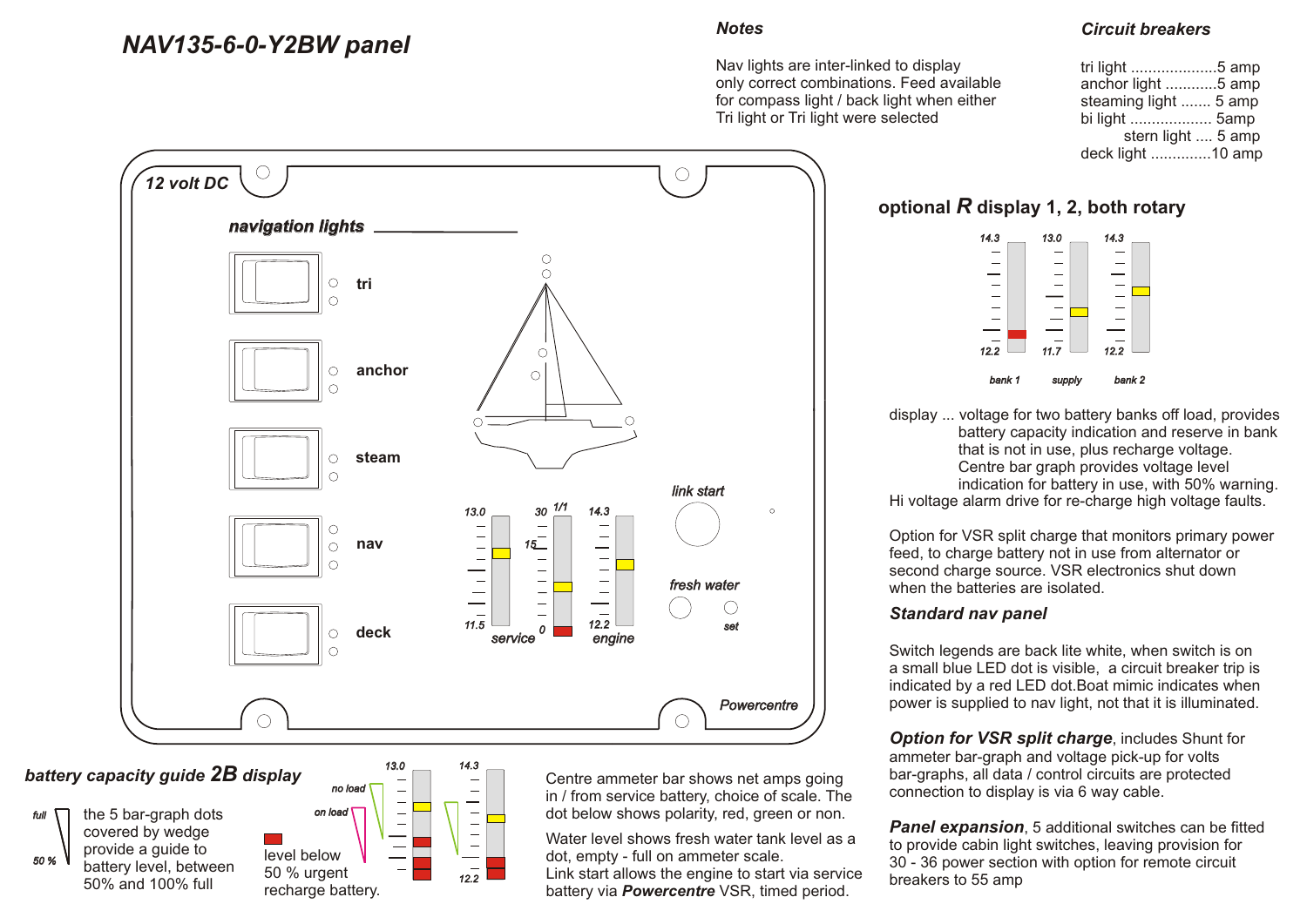## *NAV135-6-0-Y3BW panel*

#### *Notes*

Nav lights are inter-linked to display only correct combinations. Feed available for compass light / back light when either Tri light or Tri light were selected

#### *Circuit breakers*

| tri light 5 amp       |  |
|-----------------------|--|
| anchor light 5 amp    |  |
| steaming light  5 amp |  |
| bi light  5amp        |  |
| stern light  5 amp    |  |
| deck light 10 amp     |  |



## *battery capacity guide 3B display*



 *on load* the 5 bar-graph dots covered by wedge provide a guide to battery level, between 50% and 100% full  $\blacksquare$  level below 50 %



**The display** provides a simultaneous read-out of three battery banks, service, engine and bow. Providing voltage readings for all three and net current reading for service and bow battery. The system can be suppied with a VSR split charge system that has shunts pre-installed onl requires connecting a 8 way data cable.

Water level shows fresh water tank level as a dot, empty - full on ammeter scale. Link start allows the engine to start via service battery via *Powercentre* VSR, timed period.

#### *optional display 2D and 3 D*



display ... blue seven segment showing voltage for three battery banks selectable. ... net amps, charge/ discharge to service battery and bow battery with polarity ind. Does not show fresh water tank level.

### *2DB and 3DB display*

Can be supplied combined with bar-graph display, allowing simultaneous monitoring of all batteries, with detail monitoring if required via digital display, water tank gauge is available.

Switch legends are back lite white,

When switch is on a small blue LED dot is visible.

Circuit breaker trip is indicated by a red LED dot.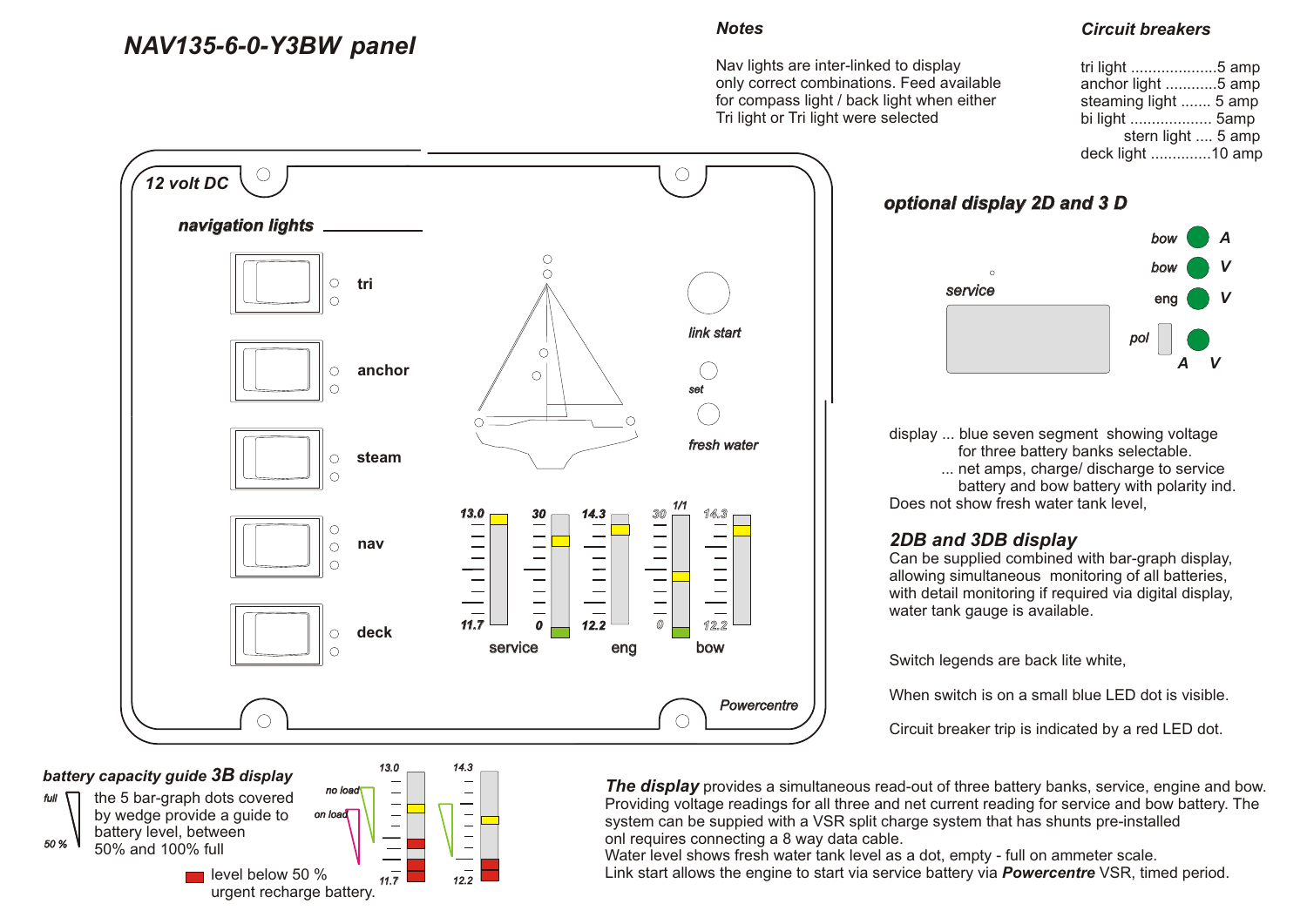## *NAV135-6-5-Y3BW panel*

#### *Notes*

Nav lights are inter-linked to display only correct combinations. Feed available for compass light / back light when either Tri light or Tri light were selected



### *Circuit breakers*

| tri light 5 amp       |  |
|-----------------------|--|
| anchor light 5 amp    |  |
| steaming light  5 amp |  |
| bi light  5amp        |  |
| stern light  5 amp    |  |
| deck light 10 amp     |  |

#### **lights**

| 3 switches  10 amp |                       |
|--------------------|-----------------------|
|                    | 2 switches  2 x 5 amp |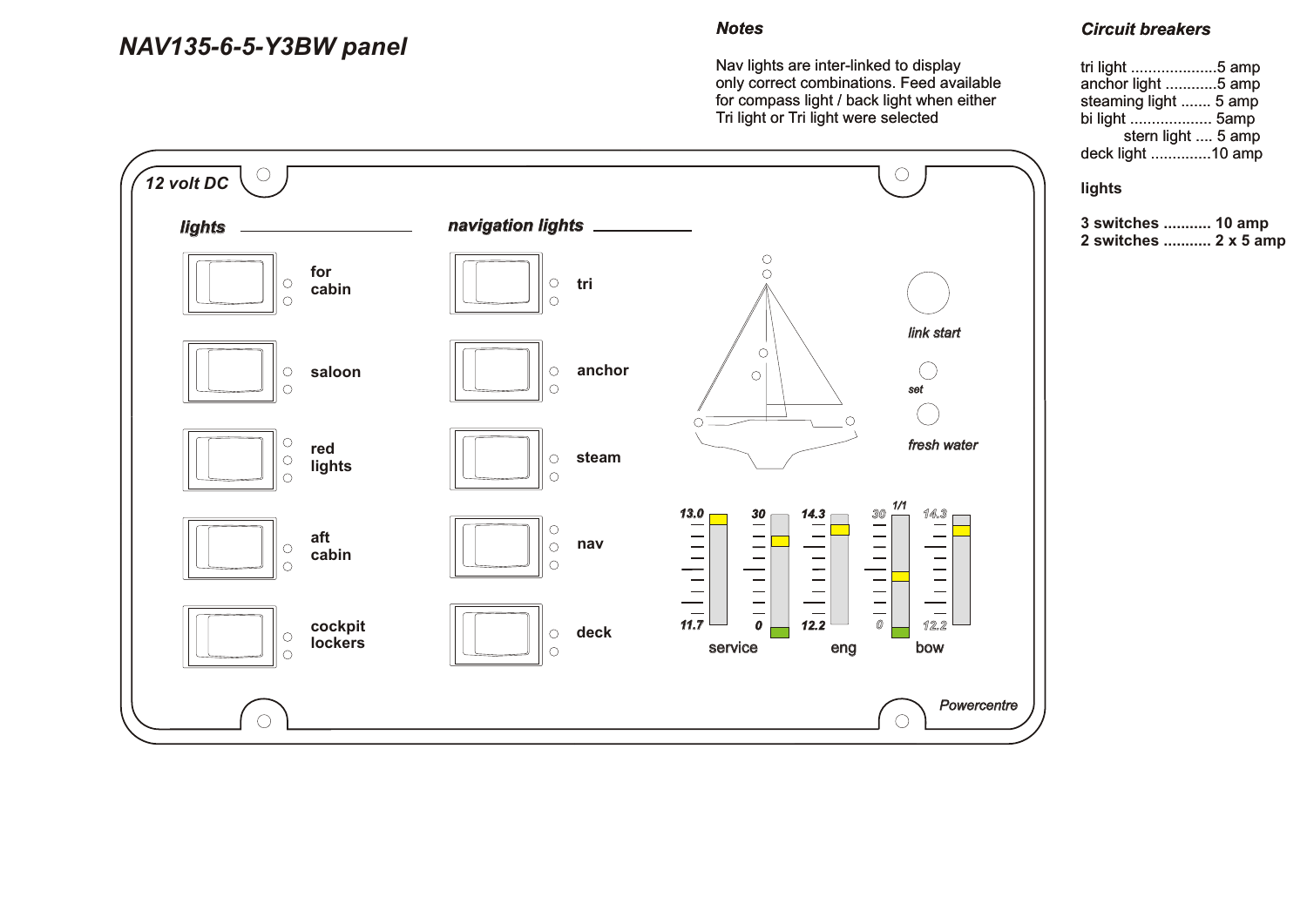# *LIN135H10 panel*



size 125 mm x 135 mm x 40 mm

switches ... ... 10 output circuits ... 12 Circuit breakers .... 4 x 5 amp ( switches 3 & 8 ) 8 x 10 amp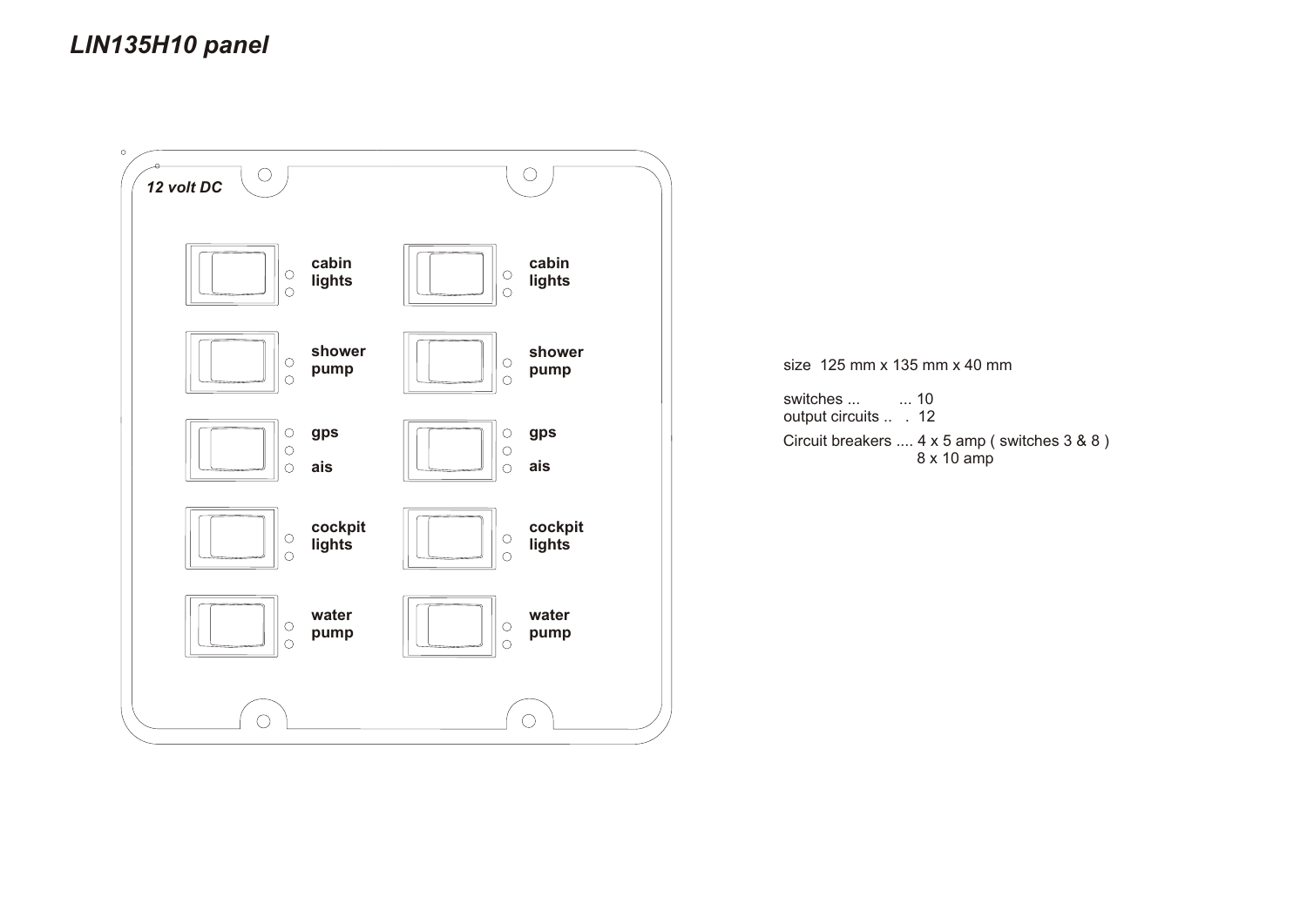# *LIN135H15 panel*



size 175 mm x 135 mm x 40 mm

Circuit breakers .... 6 x 5 amp ( 3 off switch ) 12 x 10 amp

switches ................ 15 output circuits ....... 18

option remote ....... 20, 30, 40 and 55 amp

Switch legends are engraved to order, letters shown are a guide to size and nuber available. Legends are back lite white.. When switch is on a small blue LED dot is visible. Circuit breaker trip is indicated by a red LED dot.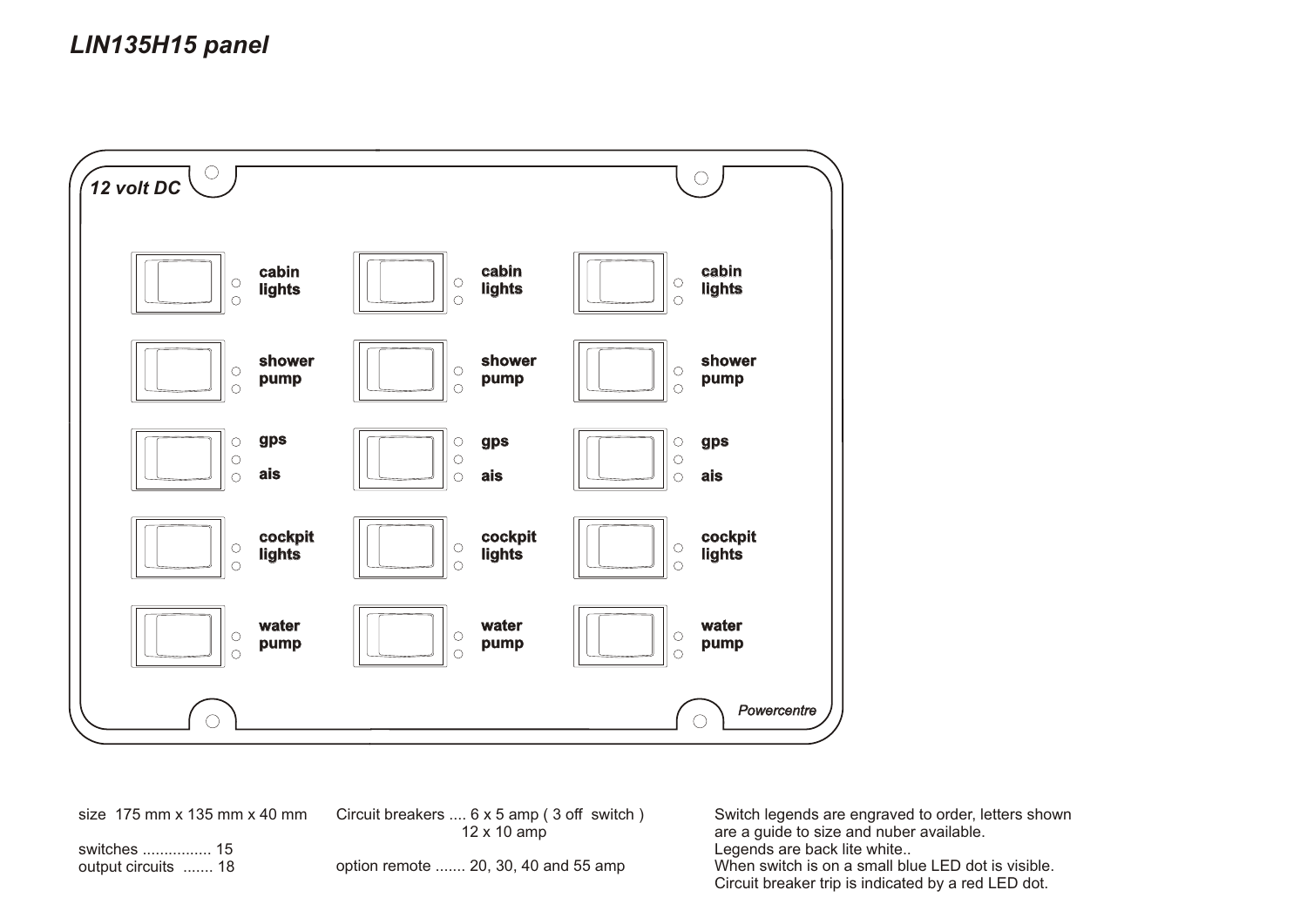*LIN135H15/5 panel* 

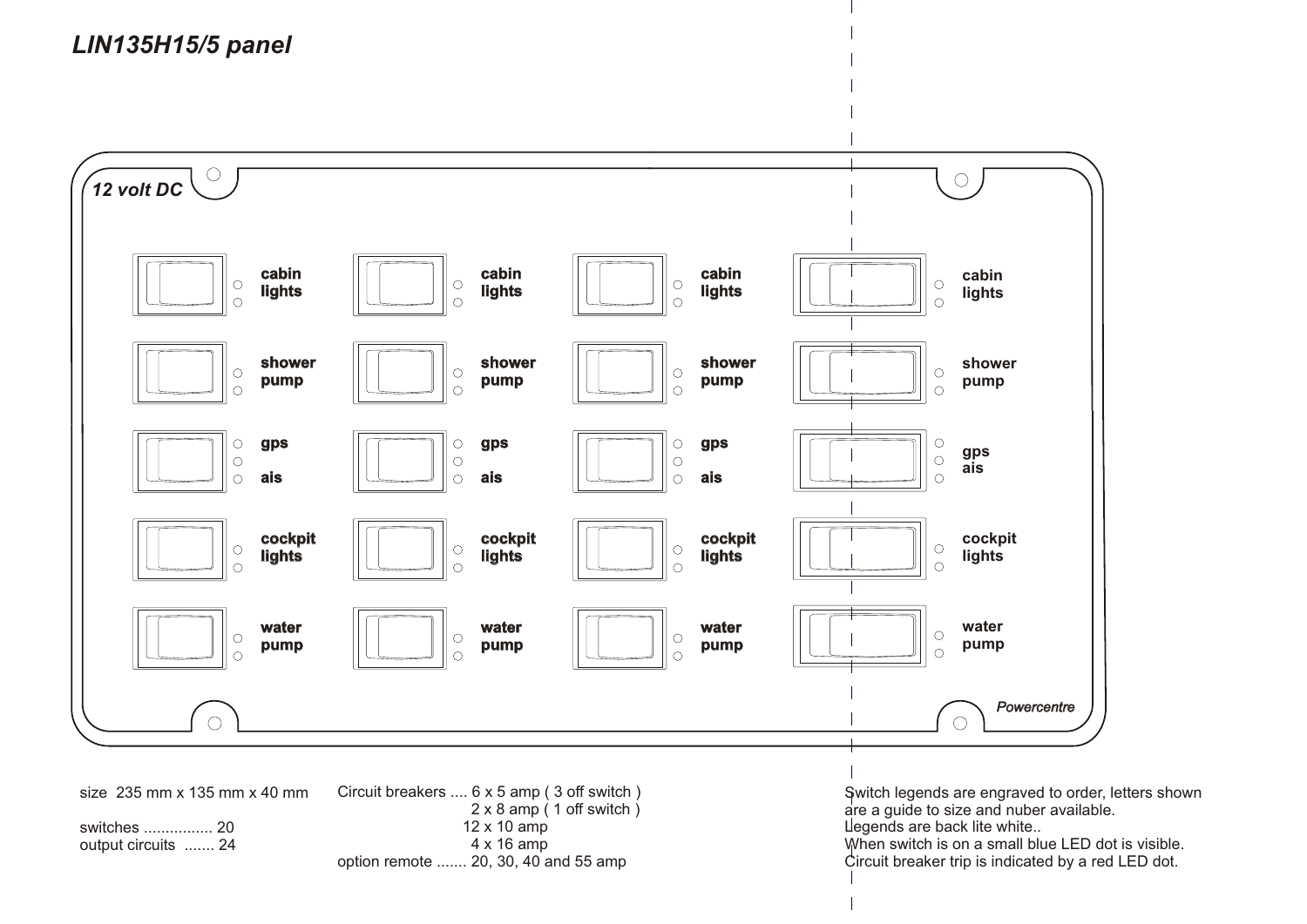

size 285 mm x 135 mm x 40 mm switches ................ 25 output circuits ....... 30 Circuit breakers .... 6 x 5 amp ( 3 off switch ) 4 x 8 amp ( 2 off switch ) 12 x 10 amp 8 x 16 amp option remote ....... 20, 30, 40 and 55 amp

Switch legends are engraved to order, letters shown are a guide to size and nuber available. Legends are back lite white.. When switch is on a small blue LED dot is visible. Circuit breaker trip is indicated by a red LED dot.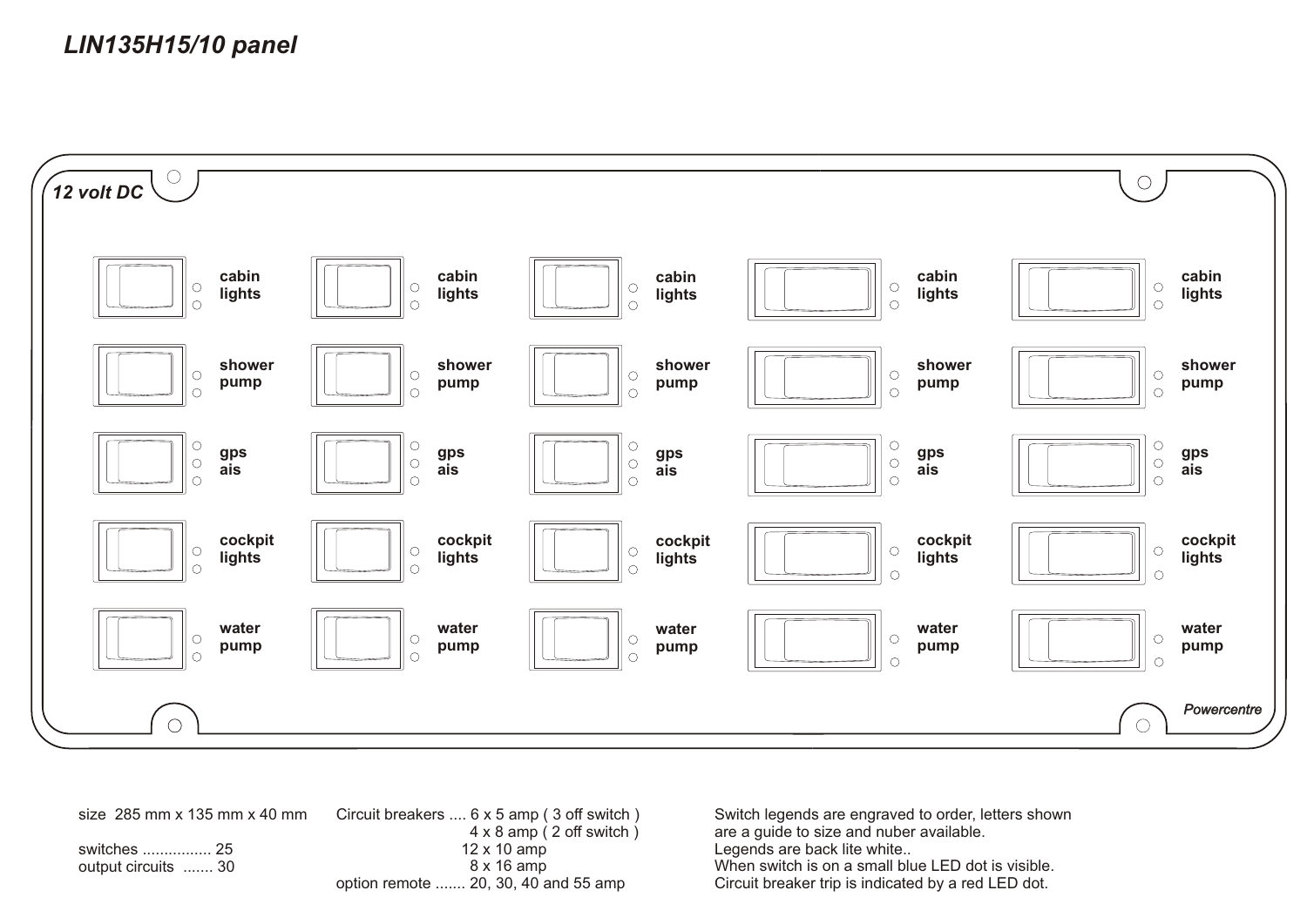# *LIN135H20 panel*



size 225 mm x 135 mm x 40 mm

switches ................ 25 output circuits ....... 25 Circuit breakers .... 6 x 5 amp ( 3 off switch ) 14 x 10 amp expandable twin output up to .. 12 option remote ....... 20, 30, 40 and 55 amp

Switch legends are engraved to order, letters shown are a guide to size and nuber available. Legends are back lite white... When switch is on a small blue LED dot is visible. Circuit breaker trip is indicated by a red LED dot.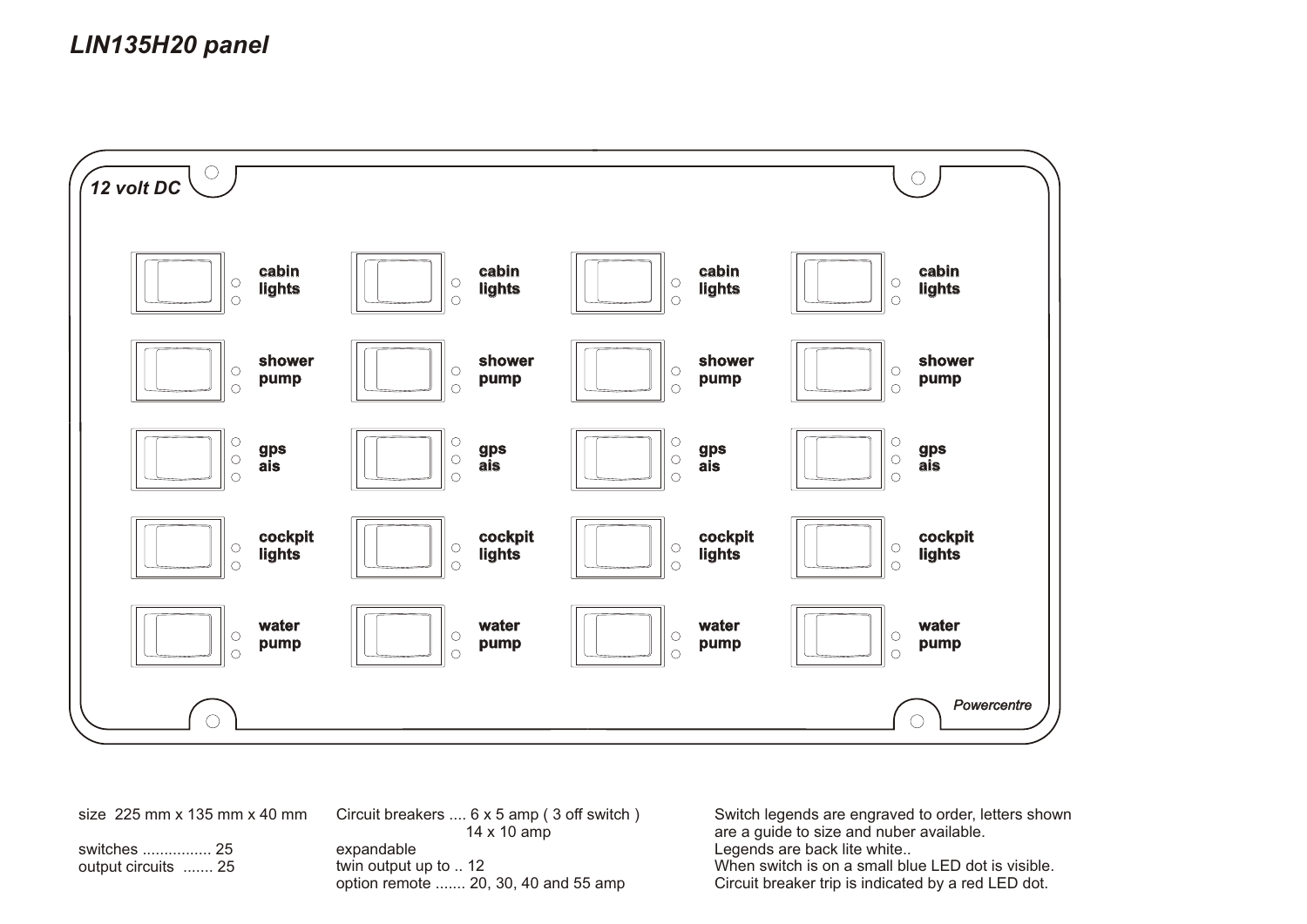

size 285 mm x 135 mm x 40 mm switches ................ 25 output circuits ....... 30 Circuit breakers .... 6 x 5 amp ( 3 off switch ) 4 x 8 amp ( 2 off switch ) 12 x 10 amp 3 x 16 amp option remote ....... 20, 30, 40 and 55 amp

Switch legends are engraved to order, letters shown are a guide to size and nuber available. Legends are back lite white.. When switch is on a small blue LED dot is visible. Circuit breaker trip is indicated by a red LED dot.